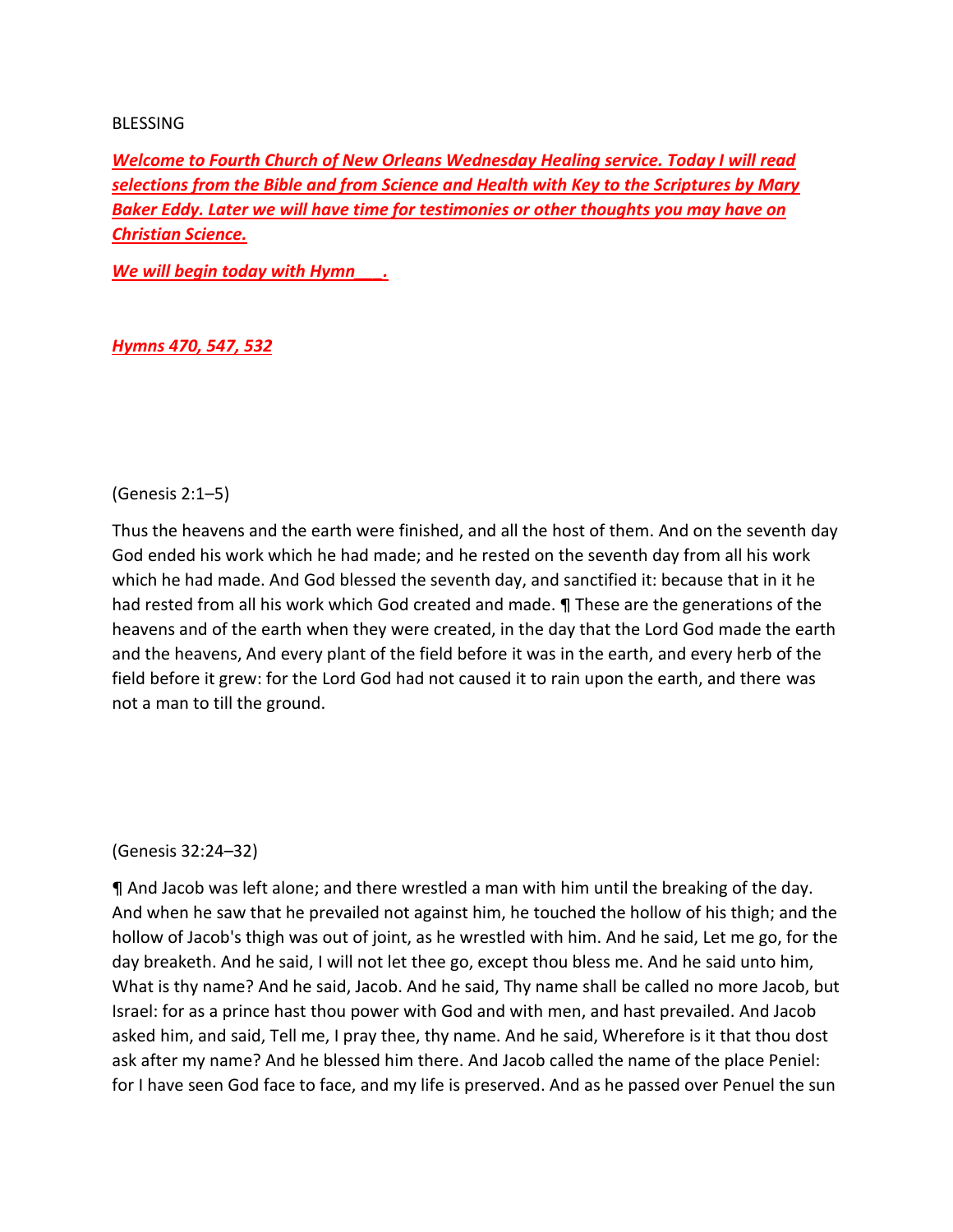rose upon him, and he halted upon his thigh. Therefore the children of Israel eat not of the sinew which shrank, which is upon the hollow of the thigh, unto this day: because he touched the hollow of Jacob's thigh in the sinew that shrank.

#### (Deuteronomy 28:1–14)

And it shall come to pass, if thou shalt hearken diligently unto the voice of the Lord thy God, to observe and to do all his commandments which I command thee this day, that the Lord thy God will set thee on high above all nations of the earth: And all these blessings shall come on thee, and overtake thee, if thou shalt hearken unto the voice of the Lord thy God. Blessed shalt thou be in the city, and blessed shalt thou be in the field. Blessed shall be the fruit of thy body, and the fruit of thy ground, and the fruit of thy cattle, the increase of thy kine, and the flocks of thy sheep. Blessed shall be thy basket and thy store. Blessed shalt thou be when thou comest in, and blessed shalt thou be when thou goest out. The Lord shall cause thine enemies that rise up against thee to be smitten before thy face: they shall come out against thee one way, and flee before thee seven ways. The Lord shall command the blessing upon thee in thy storehouses, and in all that thou settest thine hand unto; and he shall bless thee in the land which the Lord thy God giveth thee. The Lord shall establish thee an holy people unto himself, as he hath sworn unto thee, if thou shalt keep the commandments of the Lord thy God, and walk in his ways. And all people of the earth shall see that thou art called by the name of the Lord; and they shall be afraid of thee. And the Lord shall make thee plenteous in goods, in the fruit of thy body, and in the fruit of thy cattle, and in the fruit of thy ground, in the land which the Lord sware unto thy fathers to give thee. The Lord shall open unto thee his good treasure, the heaven to give the rain unto thy land in his season, and to bless all the work of thine hand: and thou shalt lend unto many nations, and thou shalt not borrow. And the Lord shall make thee the head, and not the tail; and thou shalt be above only, and thou shalt not be beneath; if that thou hearken unto the commandments of the Lord thy God, which I command thee this day, to observe and to do them: And thou shalt not go aside from any of the words which I command thee this day, to the right hand, or to the left, to go after other gods to serve them.

#### (Matthew 16:13–17)

¶ When Jesus came into the coasts of Cæsarea Philippi, he asked his disciples, saying, Whom do men say that I the Son of man am? And they said, Some say that thou art John the Baptist: some, Elias; and others, Jeremias, or one of the prophets. He saith unto them, But whom say ye that I am? And Simon Peter answered and said, Thou art the Christ, the Son of the living God. And Jesus answered and said unto him, Blessed art thou, Simon Bar–jona: for flesh and blood hath not revealed it unto thee, but my Father which is in heaven.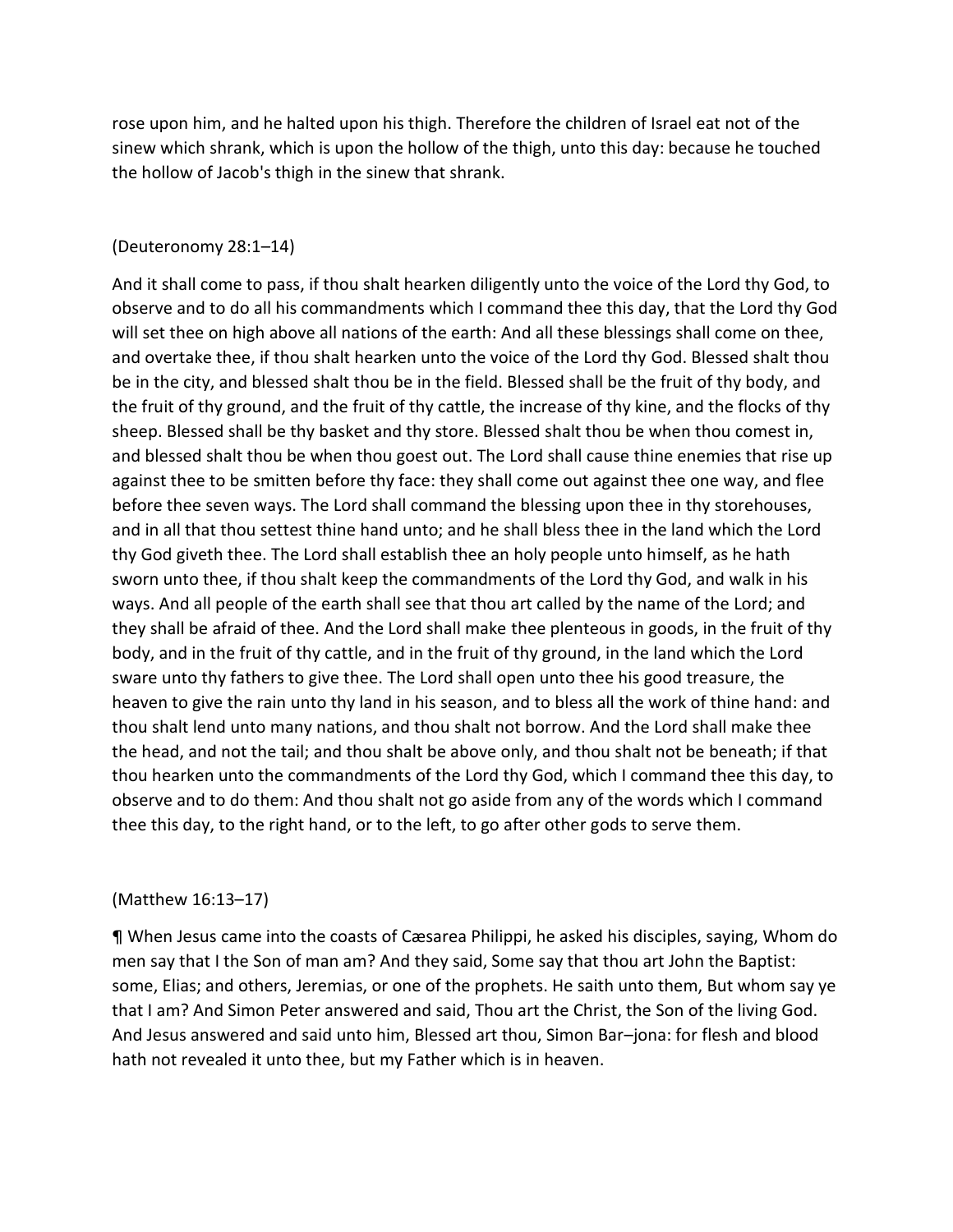## (Matthew 5:1–12)

And seeing the multitudes, he went up into a mountain: and when he was set, his disciples came unto him: And he opened his mouth, and taught them, saying, Blessed are the poor in spirit: for theirs is the kingdom of heaven. Blessed are they that mourn: for they shall be comforted. Blessed are the meek: for they shall inherit the earth. Blessed are they which do hunger and thirst after righteousness: for they shall be filled. Blessed are the merciful: for they shall obtain mercy. Blessed are the pure in heart: for they shall see God. Blessed are the peacemakers: for they shall be called the children of God. Blessed are they which are persecuted for righteousness' sake: for theirs is the kingdom of heaven. Blessed are ye, when men shall revile you, and persecute you, and shall say all manner of evil against you falsely, for my sake. Rejoice, and be exceeding glad: for great is your reward in heaven: for so persecuted they the prophets which were before you.

## **SCIENCE AND HEALTH**

(Science and Health with Key to the Scriptures, Mary Baker Eddy, p. vii:1)

To those leaning on the sustaining infinite, to-day is big with blessings. The wakeful shepherd beholds the first faint morning beams, ere cometh the full radiance of a risen day. So shone the pale star to the prophet-shepherds; yet it traversed the night, and came where, in cradled obscurity, lay the Bethlehem babe, the human herald of Christ, Truth, who would make plain to benighted understanding the way of salvation through Christ Jesus, till across a night of error should dawn the morning beams and shine the guiding star of being. The Wisemen were led to behold and to follow this daystar of divine Science, lighting the way to eternal harmony.

(Science and Health with Key to the Scriptures, Mary Baker Eddy, pp. 1:10–14 (np))

Thoughts unspoken are not unknown to the divine Mind. Desire is prayer; and no loss can occur from trusting God with our desires, that they may be moulded and exalted before they take form in words and in deeds.

What are the motives for prayer? Do we pray to make ourselves better or to benefit those who hear us, to enlighten the infinite or to be heard of men? Are we benefited by praying? Yes, the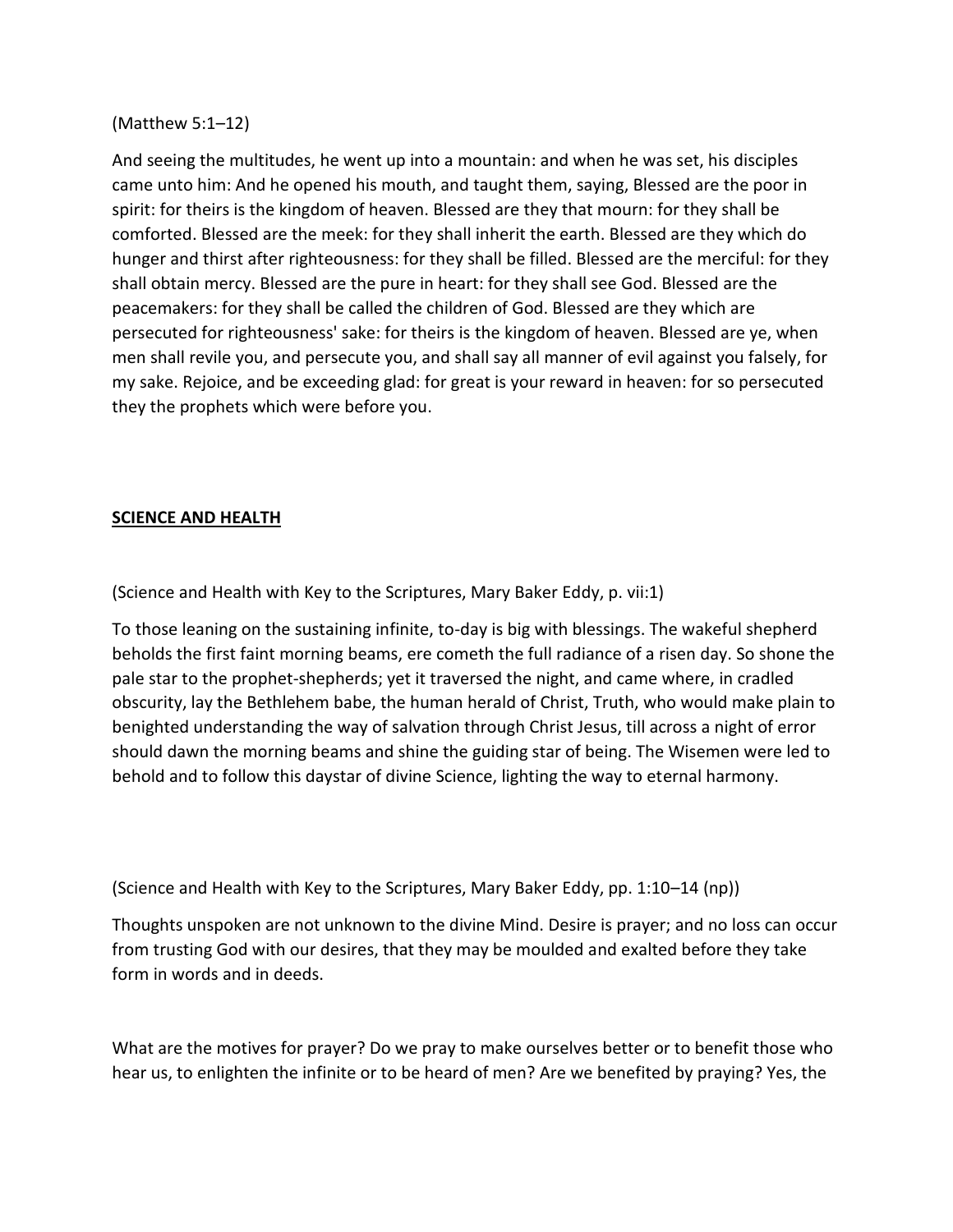desire which goes forth hungering after righteousness is blessed of our Father, and it does not return unto us void.

God is not moved by the breath of praise to do more than He has already done, nor can the infinite do less than bestow all good, since He is unchanging wisdom and Love. We can do more for ourselves by humble fervent petitions, but the All-loving does not grant them simply on the ground of lip-service, for He already knows all.

(Science and Health with Key to the Scriptures, Mary Baker Eddy, p. 3:4–16)

Who would stand before a blackboard, and pray the principle of mathematics to solve the problem? The rule is already established, and it is our task to work out the solution. Shall we ask the divine Principle of all goodness to do His own work? His work is done, and we have only to avail ourselves of God's rule in order to receive His blessing, which enables us to work out our own salvation.

The Divine Being must be reflected by man, — else man is not the image and likeness of the patient, tender, and true, the One "altogether lovely;" but to understand God is the work of eternity, and demands absolute consecration of thought, energy, and desire.

(Science and Health with Key to the Scriptures, Mary Baker Eddy, p. 3:27)

If we are ungrateful for Life, Truth, and Love, and yet return thanks to God for all blessings, we are insincere and incur the sharp censure our Master pronounces on hypocrites. In such a case, the only acceptable prayer is to put the finger on the lips and remember our blessings. While the heart is far from divine Truth and Love, we cannot conceal the ingratitude of barren lives.

(Science and Health with Key to the Scriptures, Mary Baker Eddy, p. 4:12–30)

The habitual struggle to be always good is unceasing prayer. Its motives are made manifest in the blessings they bring, — blessings which, even if not acknowledged in audible words, attest our worthiness to be partakers of Love.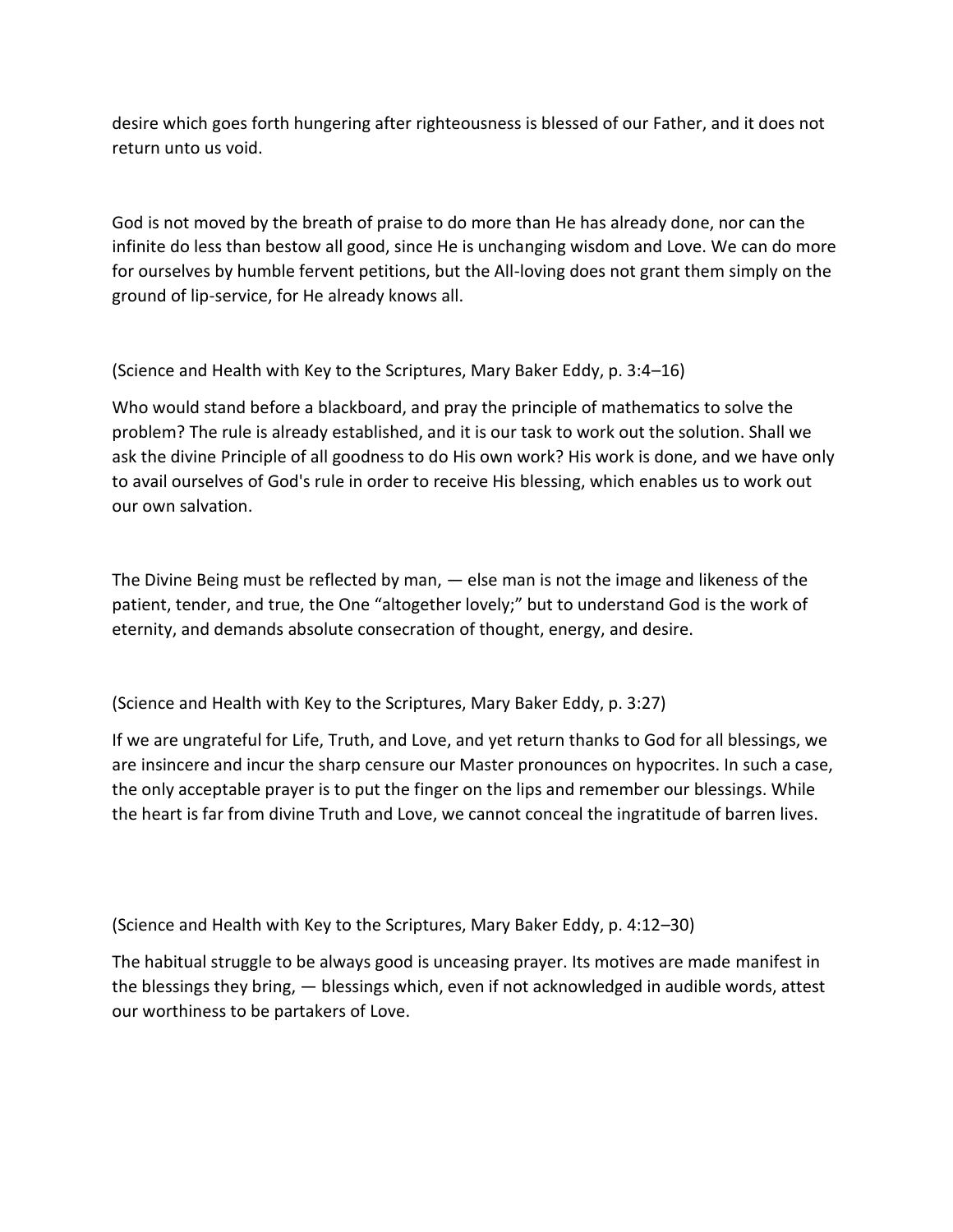Simply asking that we may love God will never make us love Him; but the longing to be better and holier, expressed in daily watchfulness and in striving to assimilate more of the divine character, will mould and fashion us anew, until we awake in His likeness. We reach the Science of Christianity through demonstration of the divine nature; but in this wicked world goodness will "be evil spoken of," and patience must bring experience.

Audible prayer can never do the works of spiritual understanding, which regenerates; but silent prayer, watchfulness, and devout obedience enable us to follow Jesus' example.

(Science and Health with Key to the Scriptures, Mary Baker Eddy, pp. 8:10–4)

If a man, though apparently fervent and prayerful, is impure and therefore insincere, what must be the comment upon him? If he reached the loftiness of his prayer, there would be no occasion for comment. If we feel the aspiration, humility, gratitude, and love which our words express, — this God accepts; and it is wise not to try to deceive ourselves or others, for "there is nothing covered that shall not be revealed." Professions and audible prayers are like charity in one respect, — they "cover the multitude of sins." Praying for humility with whatever fervency of expression does not always mean a desire for it. If we turn away from the poor, we are not ready to receive the reward of Him who blesses the poor. We confess to having a very wicked heart and ask that it may be laid bare before us, but do we not already know more of this heart than we are willing to have our neighbor see?

We should examine ourselves and learn what is the affection and purpose of the heart, for in this way only can we learn what we honestly are. If a friend informs us of a fault, do we listen patiently to the rebuke and credit what is said? Do we not rather give thanks that we are "not as other men"? During many years the author has been most grateful for merited rebuke. The wrong lies in unmerited censure, — in the falsehood which does no one any good.

(Science and Health with Key to the Scriptures, Mary Baker Eddy, p. 10:22–23) Experience teaches us that we do not always receive the blessings we ask for in prayer.

(Science and Health with Key to the Scriptures, Mary Baker Eddy, p. 15:28)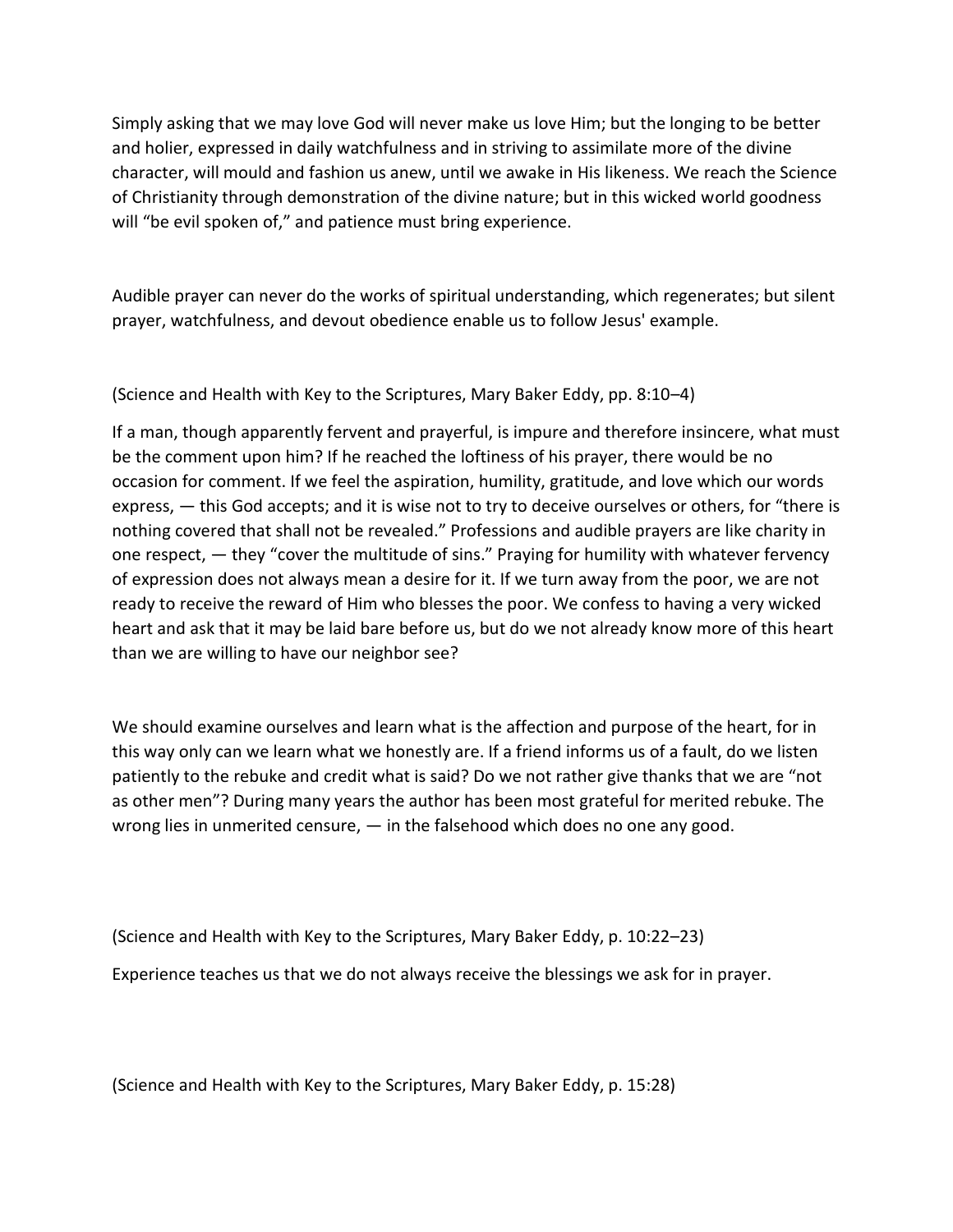Practice not profession, understanding not belief, gain the ear and right hand of omnipotence and they assuredly call down infinite blessings. Trustworthiness is the foundation of enlightened faith. Without a fitness for holiness, we cannot receive holiness.

# (Science and Health with Key to the Scriptures, Mary Baker Eddy, p. 25:22)

Though demonstrating his control over sin and disease, the great Teacher by no means relieved others from giving the requisite proofs of their own piety. He worked for their guidance, that they might demonstrate this power as he did and understand its divine Principle. Implicit faith in the Teacher and all the emotional love we can bestow on him, will never alone make us imitators of him. We must go and do likewise, else we are not improving the great blessings which our Master worked and suffered to bestow upon us. The divinity of the Christ was made manifest in the humanity of Jesus.

(Science and Health with Key to the Scriptures, Mary Baker Eddy, p. 30:26)

If we have triumphed sufficiently over the errors of material sense to allow Soul to hold the control, we shall loathe sin and rebuke it under every mask. Only in this way can we bless our enemies, though they may not so construe our words. We cannot choose for ourselves, but must work out our salvation in the way Jesus taught. In meekness and might, he was found preaching the gospel to the poor. Pride and fear are unfit to bear the standard of Truth, and God will never place it in such hands.

# (Science and Health with Key to the Scriptures, Mary Baker Eddy, p. 33:18)

When the human element in him struggled with the divine, our great Teacher said: "Not my will, but Thine, be done!" — that is, Let not the flesh, but the Spirit, be represented in me. This is the new understanding of spiritual Love. It gives all for Christ, or Truth. It blesses its enemies, heals the sick, casts out error, raises the dead from trespasses and sins, and preaches the gospel to the poor, the meek in heart.

(Science and Health with Key to the Scriptures, Mary Baker Eddy, p. 35:30)

The design of Love is to reform the sinner. If the sinner's punishment here has been insufficient to reform him, the good man's heaven would be a hell to the sinner. They, who know not purity and affection by experience, can never find bliss in the blessed company of Truth and Love simply through translation into another sphere. Divine Science reveals the necessity of sufficient suffering, either before or after death, to quench the love of sin. To remit the penalty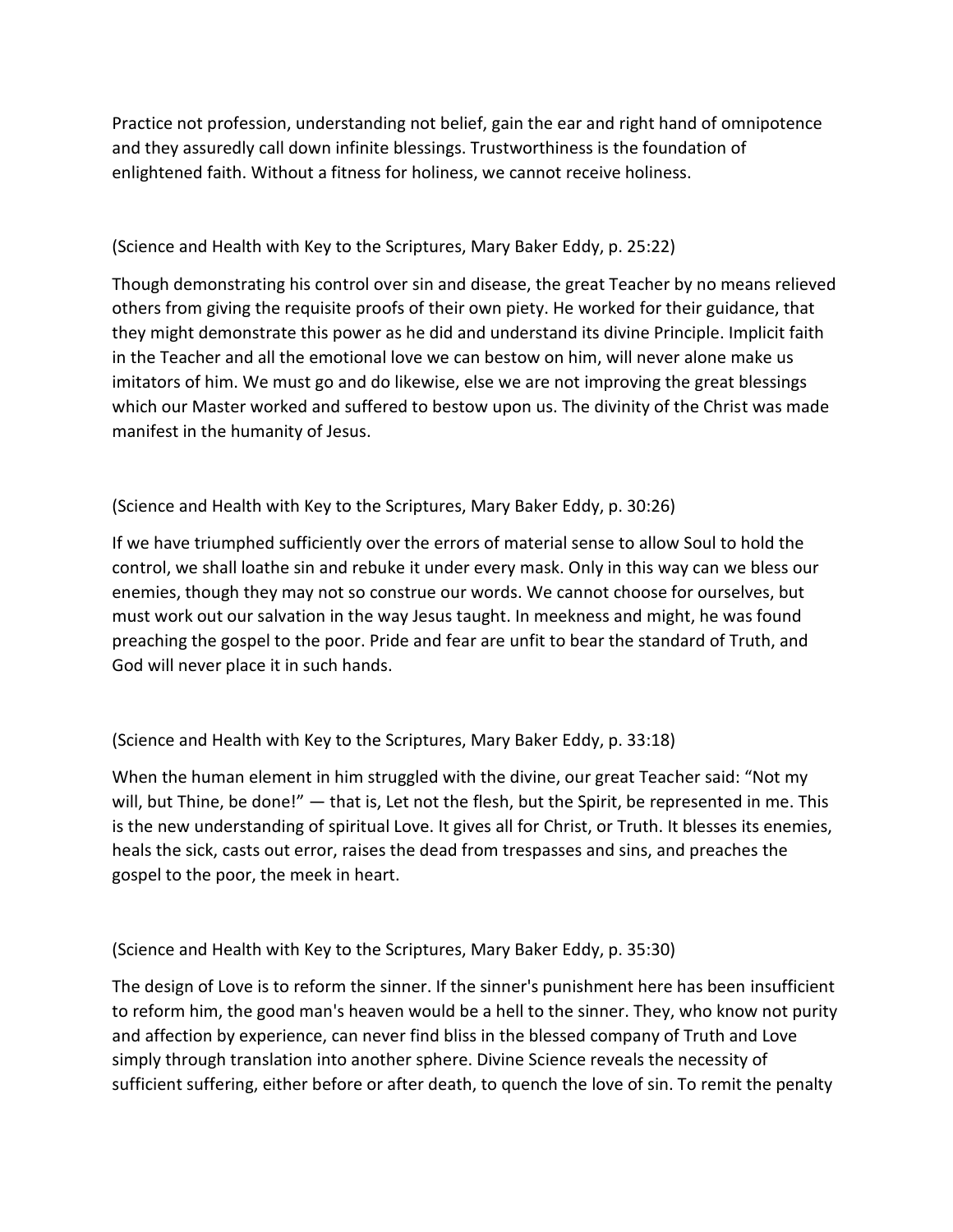due for sin, would be for Truth to pardon error. Escape from punishment is not in accordance with God's government, since justice is the handmaid of mercy.

(Science and Health with Key to the Scriptures, Mary Baker Eddy, p. 49:14)

The meek demonstrator of good, the highest instructor and friend of man, met his earthly fate alone with God. No human eye was there to pity, no arm to save. Forsaken by all whom he had blessed, this faithful sentinel of God at the highest post of power, charged with the grandest trust of heaven, was ready to be transformed by the renewing of the infinite Spirit. He was to prove that the Christ is not subject to material conditions, but is above the reach of human wrath, and is able, through Truth, Life, and Love, to triumph over sin, sickness, death, and the grave.

(Science and Health with Key to the Scriptures, Mary Baker Eddy, p. 78:28)

Spirit blesses man, but man cannot "tell whence it cometh." By it the sick are healed, the sorrowing are comforted, and the sinning are reformed. These are the effects of one universal God, the invisible good dwelling in eternal Science.

(Science and Health with Key to the Scriptures, Mary Baker Eddy, pp. 102:30–9)

Mankind must learn that evil is not power. Its so-called despotism is but a phase of nothingness. Christian Science despoils the kingdom of evil, and pre-eminently promotes affection and virtue in families and therefore in the community. The Apostle Paul refers to the personification of evil as "the god of this world," and further defines it as dishonesty and craftiness. Sin was the Assyrian moon-god.

The destruction of the claims of mortal mind through Science, by which man can escape from sin and mortality, blesses the whole human family.

(Science and Health with Key to the Scriptures, Mary Baker Eddy, p. 206:15)

In the scientific relation of God to man, we find that whatever blesses one blesses all, as Jesus showed with the loaves and the fishes, — Spirit, not matter, being the source of supply.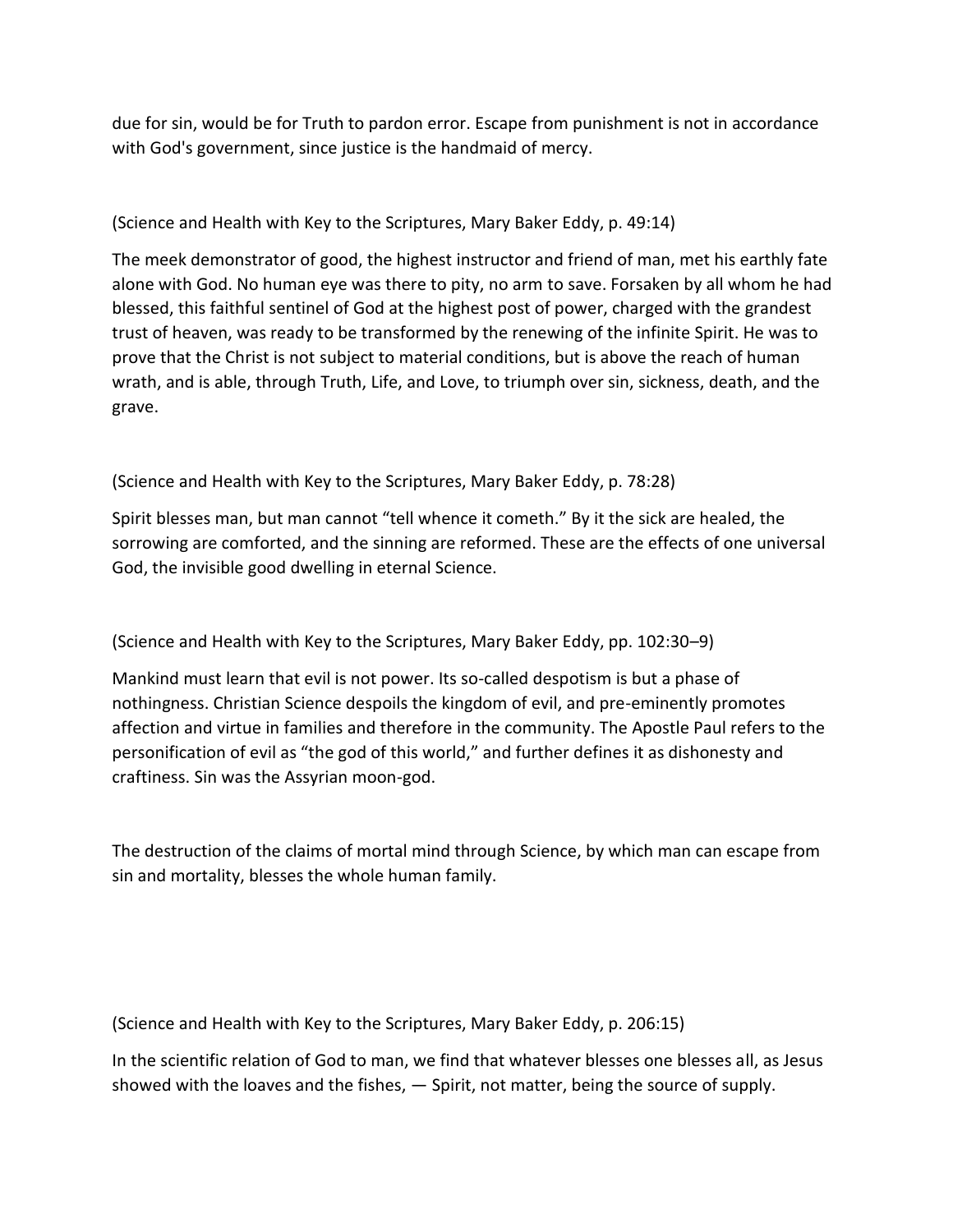(Science and Health with Key to the Scriptures, Mary Baker Eddy, p. 234:1–16)

Spiritual draughts heal, while material lotions interfere with truth, even as ritualism and creed hamper spirituality. If we trust matter, we distrust Spirit.

Whatever inspires with wisdom, Truth, or Love  $-$  be it song, sermon, or Science  $-$  blesses the human family with crumbs of comfort from Christ's table, feeding the hungry and giving living waters to the thirsty.

We should become more familiar with good than with evil, and guard against false beliefs as watchfully as we bar our doors against the approach of thieves and murderers. We should love our enemies and help them on the basis of the Golden Rule; but avoid casting pearls before those who trample them under foot, thereby robbing both themselves and others.

(Science and Health with Key to the Scriptures, Mary Baker Eddy, p. 267:28)

"Blessed is the man that endureth [overcometh] temptation: for when he is tried, [proved faithful], he shall receive the crown of life, which the Lord hath promised to them that love him." (James i. 12.)

(Science and Health with Key to the Scriptures, Mary Baker Eddy, p. 570:23–24)

Those ready for the blessing you impart will give thanks.

We will now have a moment of silent prayer to be followed by the audible repetition of the Lord's Prayer.